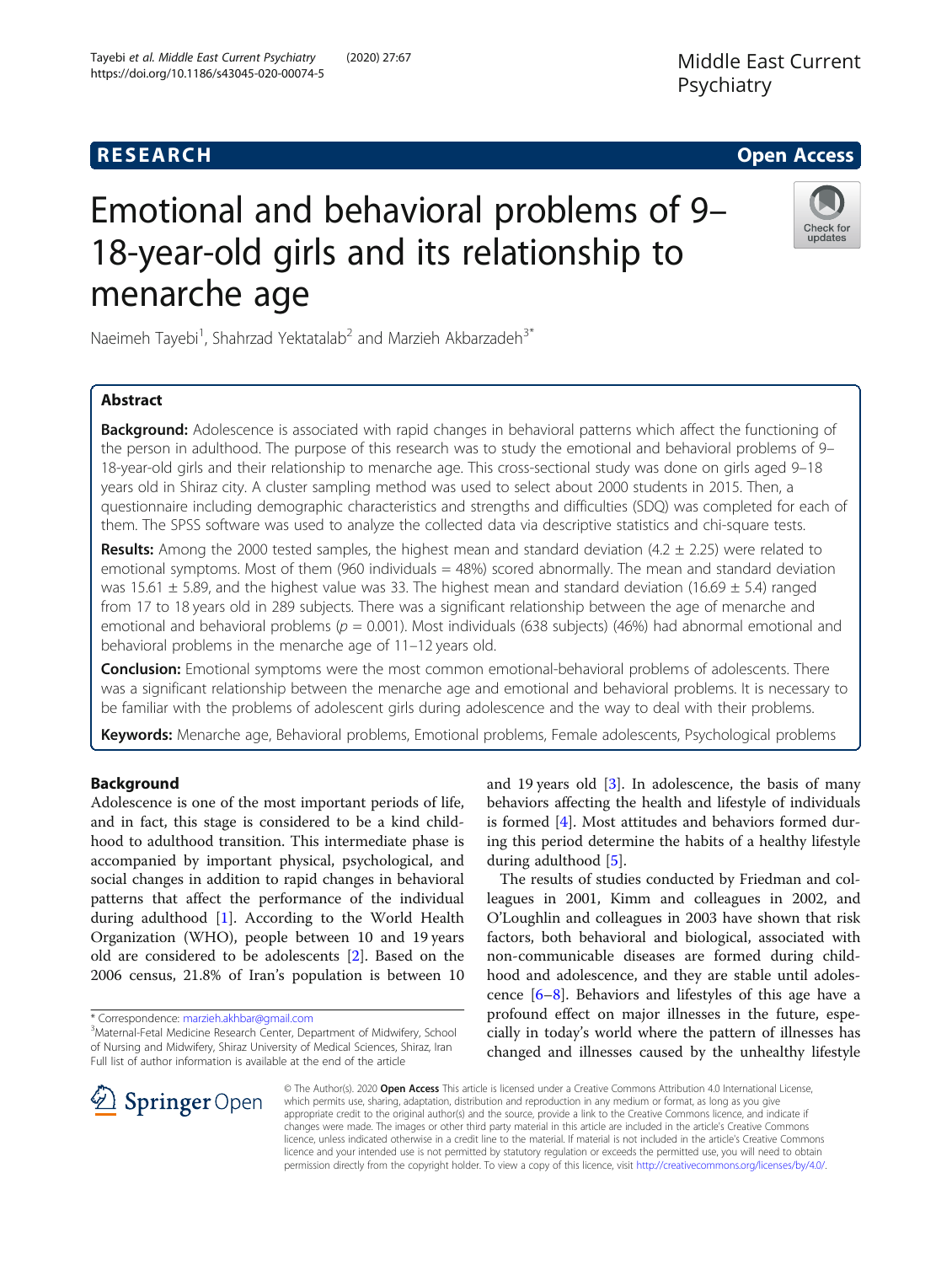patterns have been passed to the top of the list of the causes of death [\[4](#page-5-0)].

Ericsson considered adolescence as a period of identity vs. role confusion. Given that identity is the unity that exists in the three biological, social, and psychological systems, when such unity is not achieved, adolescents' relationships and behaviors are disturbed. Holling and colleagues in 2007, in their study on German teenagers, reported that 11.9% of adolescents needed mental health services due to behavioral problems [\[9](#page-5-0)]. The most frequent psychiatric disorders in childhood and adolescence are anxiety disorders (up to 31.9%), behavior disorders (16.3–19.1%), substance use disorders (8.3– 11.4%), emotional disorders (3.7–14.3%), hyperkinetic disorders (2.2–8.6%), and aggressive anti-social disorders (2.1–7.6%) [\[10](#page-5-0)]. Personal problems usually occur when they face new conditions of puberty and identity crisis. In other words, the disability of the adolescent in adapting to the new conditions leads to the emergence of behavioral problems. The results of several studies have shown that girls show their problems as internal behaviors such as isolation, physical symptoms, depression, and anxiety  $[11]$  $[11]$ . Also, some studies have shown that emotional and psychological problems of adolescents increase with age [\[12\]](#page-5-0).

One of the most critical periods in a woman's life is adolescence which leads to the onset of menstruation. About 70–90% of women undergo various physical and mental changes before or after menstruation bleeding or at its onset, which is called premenstrual tension or molimina [\[13\]](#page-5-0). Actually, emotional imbalance and instability are the most prominent features of adolescence. Sensitivities and emotions caused by irritability, which are the prominent features of this period, are often due to changes in the endocrine system, level of hormonal secretions, and type of education and training of adolescents in the past that totally make up the emotional state of the adolescent [\[14](#page-5-0)]. Evaluation of the psychiatric problems of children in the community and finding the sufferers are the first steps in promoting the level of mental health in this age group. Because no extensive study has been conducted in this area in our society, the researchers decided to conduct a study to investigate emotional and behavioral problems of 9–18-year-old girls and its relationship to menarche age

# Methods

This analytical, epidemiological, and cross-sectional study was performed in 2014–2015. All female students in the primary, guidance, and high school were included in the study across all four districts of Shiraz city. By considering the previous studies [\[15](#page-5-0)] and statistics experts, the obtained sample size was 1625 female students based on the formula and confidence level of 95%. By

considering the probability of the sample size fall, 2000 were estimated as the sample size.

$$
n = \frac{Z^2 pq}{d^2}
$$

P1 = 0.35, P2 = 0.60, P3 = 0.05, 1 –  $\alpha$  = 0.95,  $d$  = 0/01,  $q = 1 - p$ 

The inclusion criteria were girls between 9 and 18 years old, willing to participate in the study, and completed the written informed consent with no background of taking medication (except anti-allergic and pain killers—3 months prior to the study) or chronic physical and mental illness. The aim of this study was to make adolescents completely healthy. Antibiotics are important and may be used to treat chronic diseases that affect the hormonal cycle and the onset of menarche. The exclusion criterion was suffering from any hormonal diseases such as growth hormone, thyroid gland, and adrenal glands disorders; diabetes; skeletal, muscular, and neurological disorders; and chronic diseases like asthma. Awareness of diseases has been the selfreporting of girls and their parents. Those who had experienced a crisis or stressful event who were willing to withdraw from the study or their parents requested to withdraw their children from the study were excluded. First, the cluster sampling method was used, and 6 to 8 schools were selected randomly through convenience sampling for the selection of 500 students at each educational level. In the present study, the researcher asked the departments to complete demographic and SDQ questionnaires after obtaining permission from related authorities, examining the inclusion and exclusion criteria of the study, and explaining the study objectives. The scientific validity of the questionnaire was evaluated via content validity. Moreover, it was assured that the information about all subjects would remain confidential. The study instruments had two parts: (1) personal information about menarche (including menarche age and demographic information) and (2) SDQ questionnaire. After studying the reference textbooks and various sources, the researchers selected Robert Goodman's Questionnaire with Cronbach's alpha of 0.73. This questionnaire contained 25 questions about the behavioral and emotional problems of children from the viewpoint of parents and teachers with three categories of response (not true, somewhat true, and certainly true). The minimum and maximum total score ranged from 0 to 40. The questionnaire had five indicators (emotional problems, overactive problems, behavioral problems, and communicational problems with peers and appropriate social behaviors). This questionnaire has been validated by Dr. Tehranidoust in the Iranian children's community [[16,](#page-5-0) [17\]](#page-5-0). The collected data were analyzed through the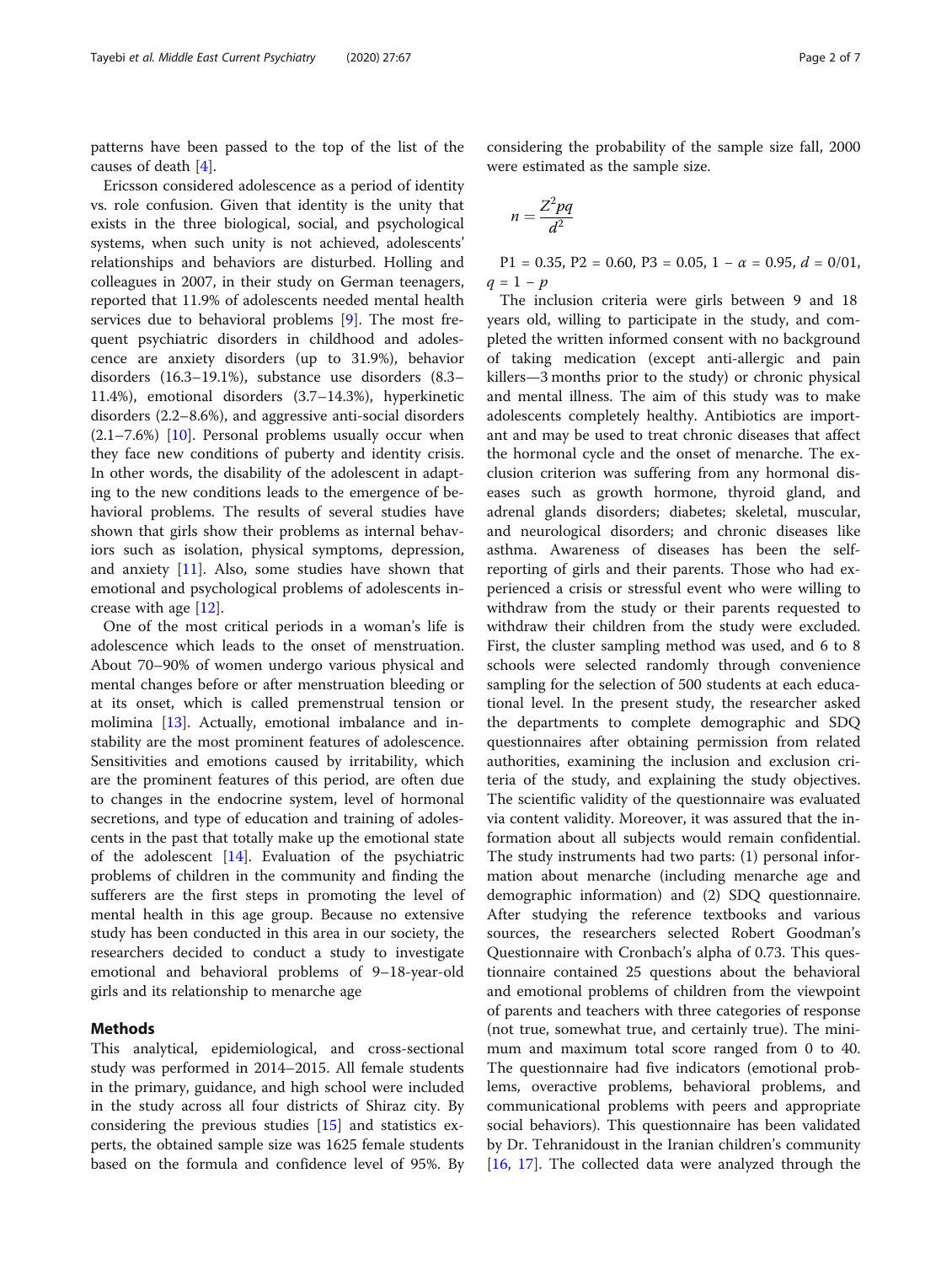SPSS software (version 21) using descriptive statistics and a chi-square test.

# Results

Table 1 shows the status of the indicator of emotional and behavioral problems in female students. The highest mean and standard deviation (2.35  $\pm$  4.2) were related to emotional symptoms, and the lowest mean and standard deviation (1.93  $\pm$  3.33) were related to the peers' problems. Table [2](#page-3-0) shows the emotional and behavioral problems of female students. Most of the subjects (960 individuals) (48%) had abnormal scores, and the lowest of them (337 subjects) (16.9%) scored as intermediate. The mean and standard deviation was  $15.61 \pm 5.89$ . The highest value was 33, and the lowest was zero. Table [3](#page-3-0) shows the emotional and behavioral problems in terms of age in female students. The highest mean and standard deviation (16.69  $\pm$  5.4) were in the range of 17–18 years old girls (289 subjects), and the lowest mean and standard deviation (13.82  $\pm$  5.8) were in the range of 11–12 years old girls (73 subjects). Table [4](#page-4-0) shows the relationship between menarche age and emotional and behavioral problems in female students. The chi-square test between the menarche age and emotional and behavioral problems showed that there was a significant relationship between the two variables at the confidence level of 95%. The test value was equal to 22.17 with a significance level of  $p = 0.001$ . Most of the subjects (57%) had abnormal behavioral and emotional problems at the menarche age of 15–16 years old.

#### Ethical considerations

The local Ethics Committee of Shiraz University of Medical Sciences approved the study protocol (grant number 7173). Permissions were also received through the authorities in the schools. Written informed consent was collected from all the participants. The confidentiality of all participants' personal information was assured. Furthermore, they were free to withdraw from the study at any time.

Table 1 Mean and standard deviation of the index of emotional and behavioral problems questionnaire in girls

| Index                           | Mean $\pm$ SD  | Min | Max |
|---------------------------------|----------------|-----|-----|
| Emotional Symptoms Score        | $4.2 \pm 2.35$ | 0   | 10  |
| Peer Problems Score             | $3.41 + 2.03$  | 0   | 10  |
| Hyperactivity/Inattention Score | $4.44 + 2.1$   | ∩   | 10  |
| Conduct Problems Score          | $3.33 + 1.93$  | 0   | 10  |
| Behavior Score Prosocial        | $6.96 + 2.09$  | 0   | 10  |
| Total                           | $15.4 + 5.96$  | ∩   | 33  |

# **Discussion**

Epidemiological studies show that 5–10% of children and adolescents suffer from emotional and behavioral problems, which are among the most common psychiatric disorders for this age group [\[18\]](#page-5-0). Emotional and behavioral problems are associated with suffering and disturbances in the daily life of the affected person, his/her family, and among the relatives. These problems were associated with an increased risk of substance abuse, depression, and impaired social and emotional functioning during adolescence and early adulthood [\[18](#page-5-0)–[21](#page-5-0)]. Therefore, emotional and behavioral problems in childhood should be identified and treated as soon as possible.

The standard deviation and mean of the total score of the questionnaire's strengths and difficulties in the sample were  $15.61 \pm 5.89$ . The value was reported as 5.5 in Muris et al.'s (2003) study in the Netherlands, 5.1 in the study by Klasem et al. (2000) in Germany, 10.85 in Smedje et al.'s (1999) study in Sweden, 11.4 in Goodman et al.'s (1998) study in England, and 10.05 in Tehranidoust et al.'s (2008) study in Tehran (17, 22, 25). The reason mentioned for the difference in the total score of the strengths and difficulties is the difference in the real prevalence of problems in different countries and probably different mean ages of the study subjects [\[22](#page-5-0)]. Therefore, in this study group, the age group of 9–18 years old, the highest mean score was in the range of 17–18 years old with an average of 16.69.

Nasiri et al. carried out a study to determine the prevalence of mental health disorders in primary school children in Boushehr city (2006–2007). A total of 2350 SDQ questionnaires were distributed randomly in urban and rural primary schools. In this study, 946 (49.3%) subjects had an abnormal score similar to that of the present study in which 960 (48%) subjects had an abnormal score [\[22](#page-5-0)].

A comparison of the indicators obtained from the SDQ questionnaire in the present study showed that the highest mean was related to the dimension of appropriate social behaviors; this is consistent with the studies of Tehranidoust et al. and Arabgol et al. The lowest mean was related to the dimension of problems with peers, while in Tehranidoust and Arabgol's studies, the lowest mean was related to behavioral problems [\[17,](#page-5-0) [23\]](#page-5-0).

Latif Nezhad et al. conducted a study with the aim of comparing emotional and behavioral problems and depression in two groups of girls before and after menarche in Mashhad city. In this case-control study, 320 healthy high school children aged 11 to 15 years old (140 girls in the pre-menarche period and 140 in the postmenarche period) who did not have emotional and behavioral problems were selected through multistage sampling from 18 high schools in Mashhad. The results showed no significant difference in the behavioral and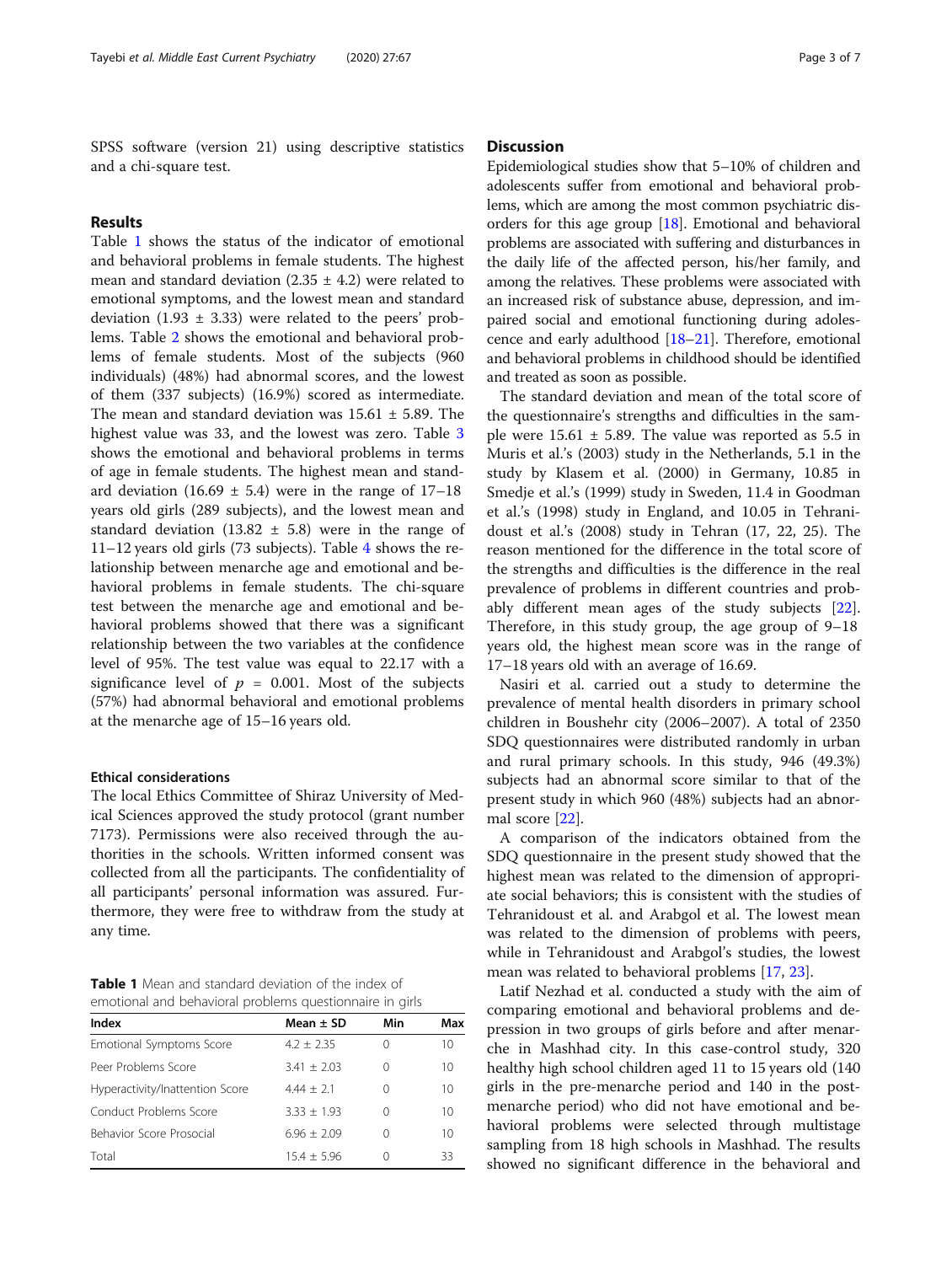| Mean $\pm$ SD    | Min | Max |
|------------------|-----|-----|
|                  |     |     |
| $15.61 \pm 5.89$ |     |     |
|                  |     |     |
|                  |     |     |
|                  |     |     |

<span id="page-3-0"></span>Table 2 Distribution of emotional and behavioral problems in the student city of Shiraz

emotional problems of the girls in the post-menarche period in comparison with those in the pre-menarche period. However, in this study, the relationship between emotional and behavioral problems and menopause age was statistically significant. Most of them (638 subjects) (46%) had emotional and behavioral problems at the menarche age of 11–12 years [[24](#page-5-0)]. However, in Tehranidoust et al.'s study, the scores of the SDQ questionnaire score were not significantly correlated to age [[17](#page-5-0)]. Moreover, in another study by Sanders on Japanese families living in Australia (2007), 50 families were evaluated in two case and control groups. Then, a significant difference was observed in the dimensions of parenthood, parenting, and adolescent behavioral problems at the end of the intervention. However, there was no significant difference in anxiety, stress, and depression [\[25](#page-5-0)]. Grant et al.'s (2003) study concluded that stressful events, such as the conflict in the family, have a significant role in the expansion of emotional and behavioral problems in children and adolescents [[26\]](#page-5-0).

Garnefski et al.'s study (2005) also investigated children and adolescents aged 12 to 18 years in the Netherlands among the general population. They found that the scores of people with emotional and behavioral problems were significantly higher than those of the control group and the group with conditions of behavioral problems in terms of cognitive coping strategies as self-blame and rumination [[27](#page-5-0)]. In a case-control study in Birjand, it was found that the mean of emotional and behavioral problems and aggression was significantly higher in divorce children than non-divorced children [[28\]](#page-5-0). Cognitive-behavioral therapy was strongly supported as an effective treatment for emotional and behavioral problems in children [[29](#page-5-0)]. However, the vast majority of children and adolescents with emotional and

Table 3 Distribution of emotional and behavioral problems by age in the student city of Shiraz

| Age       | <b>Number</b> | Mean $\pm$ SD    | Min | Max |  |  |
|-----------|---------------|------------------|-----|-----|--|--|
| $9 - 10$  | 500           | $15.68 \pm 5.7$  |     | 32  |  |  |
| $11 - 12$ | 73            | $13.82 \pm 5.8$  | ੨   | 31  |  |  |
| $13 - 14$ | 926           | $14.72 \pm 6.29$ |     | 33  |  |  |
| $15 - 16$ | 211           | $16.37 + 5.1$    |     | 31  |  |  |
| $17 - 18$ | 289           | $16.69 \pm 5.4$  |     | 28  |  |  |

behavioral problems do not receive evidence-based psychological treatment [[30,](#page-5-0) [31\]](#page-5-0).

Turner et al. showed that adolescents who were in the warm, intimate, adaptive, communicative, and supportive environment of their family could control the negative effects of stress on their health [\[32](#page-5-0)]. In adolescence, the role of parents and their ability to communicate positively and constructively with their adolescent is very critical. Studies showed that warm and protective family relationships were predictive of the positive correlation between children and adolescents and are considered as protective factors against emotional and behavioral problems in adolescence [\[33\]](#page-5-0).

Van et al. (2012) investigated the impact of social skills training programs for children aged 7 to 13 years on emotional and behavioral problems. The results showed that social skills training caused positive changes in children's emotional and behavioral problems [\[34\]](#page-5-0). Chen (2006) and Spence's (2003) study on students at risk of behavioral and emotional disturbances indicated that social skills training, which included modeling, feedback, and encouragement in case of proper performance and role-plays, led to an increase in their social adequacy [\[35,](#page-5-0) [36](#page-5-0)].

Senik showed that training social skills led to increased social interaction and interpersonal relationships followed by increased indicators of psychological well-being, income-earning, and consequently increased quality of their life [\[37\]](#page-5-0). A meta-analysis study showed that two thirds of adolescents who were at risk of behavioral and emotional disorders but received social skills training were improved compared with the control group [\[38,](#page-5-0) [39](#page-5-0)].

Generally, the review of the studies conducted on social skills training shows that 25 years after the beginning of research in this field, the researchers make an attempt to train these skills in order to make people acquire, maintain, and publicize the skills to overcome or reduce their behavioral and emotional problems [[38,](#page-5-0) [40](#page-5-0)].

It should be noted that mental disorders may activate the corticotropin-releasing hormone from the nervous system following an increase in cortisol and prolactin, which leads to menstrual symptoms [[41](#page-5-0), [42\]](#page-5-0). In addition to the effects of hormones released on the quality of life, these mental disorders may lead to suicide, addiction, early sexual experience, depression in adulthood, crimes, loss of education, low self-esteem, and its consequences, eventually leading to occupational, family, and social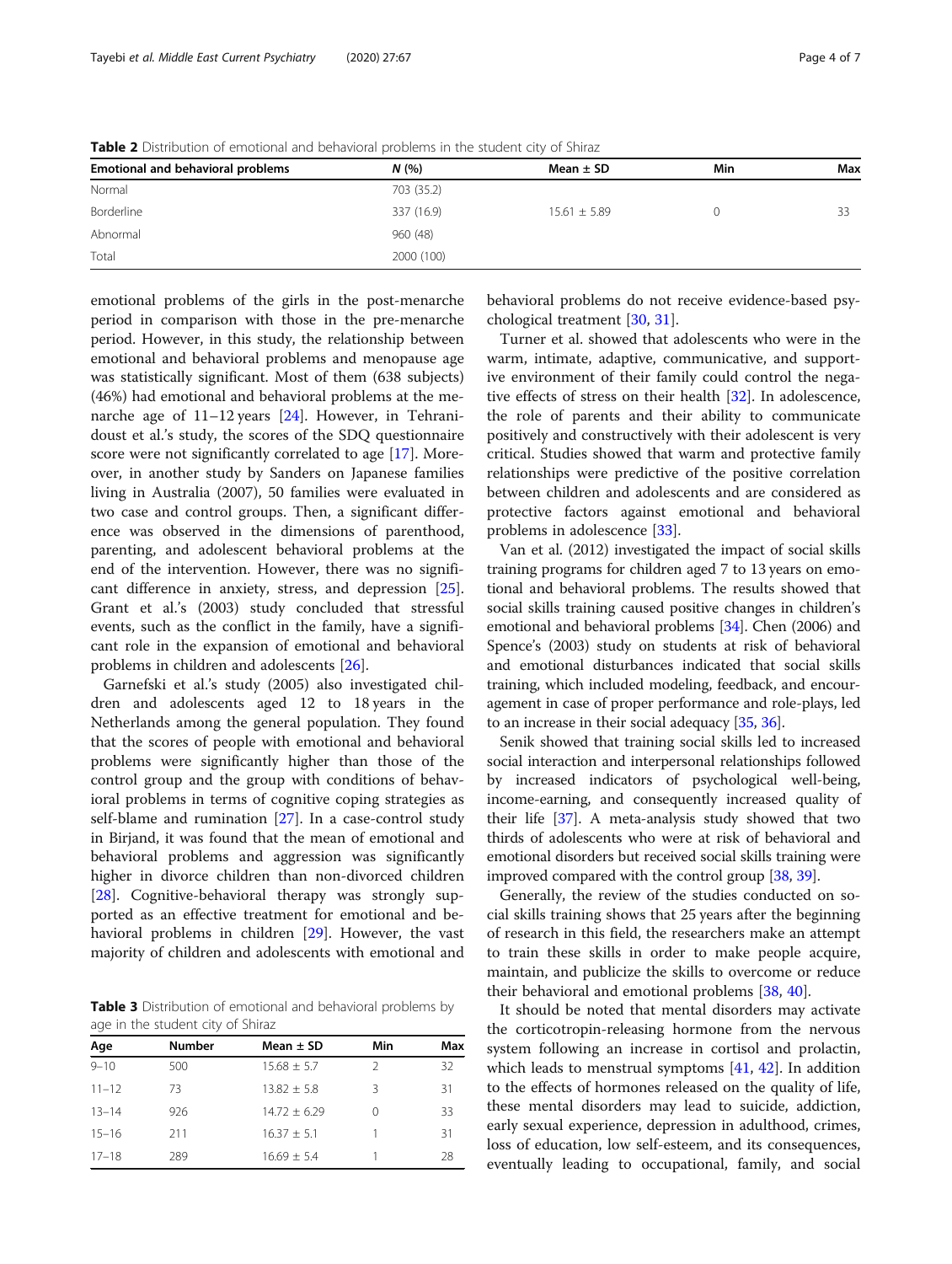<span id="page-4-0"></span>Table 4 The relationship between the age of menarche emotional and behavioral problems in the student city of Shiraz

| Emotional and behavioral problems $9-10$ , N (%) $11-12$ , N (%) $13-14$ , N (%) $15-16$ , N (%) Total, N (%) Chi-square Significance level |           |            |            |          |            |       |       |
|---------------------------------------------------------------------------------------------------------------------------------------------|-----------|------------|------------|----------|------------|-------|-------|
| Normal                                                                                                                                      | 36 (50.7) | 284 (38.8) | 200 (35.6) | 3(14.3)  | 523 (37.7) |       |       |
| <b>Borderline</b>                                                                                                                           | 3(4.2)    | 134 (18.3) | 82 (14.6)  | 6(28.6)  | 225(16.3)  |       |       |
| Abnormal                                                                                                                                    | 32(45.1)  | 314 (42.9) | 280 (49.8) | 12(57.1) | 638 (46)   | 22.17 | 0.001 |
| Total                                                                                                                                       | 71 (100)  | 732 (100)  | 562 (100)  | 21 (100) | 1386 (100) |       |       |

disorders [\[43](#page-5-0), [44](#page-5-0)]. The prevalence of these mental disorders in the premenstrual period is rare. Gender differences show that during puberty, these disorders increase with a steep slope and are more common among the girls who are more vulnerable to various psychological factors so that the ratio of the girls' psychological condition in these disorders compared to boys is 1/1/3 [[45](#page-6-0)].

In explaining these results, it can be mentioned that life skills are like a behavior change-based approach that can make a balance between knowledge, attitude, and skills and can increase stress-coping skills, self-esteem, and individual control in different situations. The adolescence period is a critical stage in the course of which the foundation of adulthood can be set for a person [[46](#page-6-0)]. This period is associated with significant physical and mental changes, and the lack of awareness of adolescents in this period may lead to inaccurate performance and adverse outcomes. Training can reduce many of the problems and crises of that period. Therefore, since it is important to know how to enter the process of adolescence and how to overcome its ups and downs by adolescents, families should get acquainted with the time and trends of menarche and factors affecting it in order to provide their children with the right decisions in a timely manner [[47](#page-6-0)]. Training issues, especially support of the family, can reduce the stresses and menstrual disorders of the adolescent girls [[48](#page-6-0)], given that the main aim of this project was to study the prevalence of menarche, early and late menarche. Therefore, the factors affecting adolescents' psychological problems have not been fully evaluated. Other factors affecting psychological problems have been proposed as a design limitation in the article.

Another factor in the development of emotional and behavioral problems are socioeconomic status; a possible clue could be related to the type of school and area of residence. Further research is suggested to confirm the relationship between environmental factors and menarche onset age, development of secondary sexual characteristics, perception of puberty or physical maturity compared to peers, and the rate of puberty in different racial-ethnic groups so that the existing contradictions are resolved. Besides, interest in environmental factors that have influenced the onset of puberty has increased significantly over the past three decades. However, despite extensive studies, how environmental factors affect the first menstrual period is largely unclear.

### Conclusion

Emotional symptoms were the most emotional and behavioral problems in adolescents. There was a significant relationship between the menarche age and emotional and behavioral problems. Therefore, the attention of the parents and family plays a significant role in the behavior of adolescents. According to the results of this study, it is suggested that some strategies should be developed in the form of educational programs based on the problems and psychological characteristics of the girls in order to prepare themselves for coping with adolescent conditions. It is necessary to develop mental health programs appropriate for adolescent age based on their problems and educational conditions. Besides, one of the goals set by the World Health Organization in 2020 is to promote a healthy lifestyle in the community. Accordingly, countries should put on their agenda strategies that are effective in improving individual and social life and the factors that lead to unhealthy lifestyles (such as poor physical activity, poor nutrition, and substance abuse). Therefore, in health care systems, it is necessary to pay serious attention to behavioral approaches and risk factors simultaneously with clinical examination. Among these, due to the decrease in the age of developing harmful behaviors and due to the sensitivity of adolescents and the formation of intellectual, ideological, social, and emotional values, this group should be prioritized.

#### Abbreviations

SDQ: Strengths and difficulties; WHO: World Health Organization

#### Acknowledgements

The authors would like to thank Shiraz University of Medical Sciences, Shiraz, Iran, and also the Center for Development of Clinical Research of Nemazee Hospital and Dr. Nasrin Shokrpour for the editorial assistance.

#### Authors' contributions

NT and MA: concept and design. SY and MA: data collection and interpretation of the data. NT and SY: performing of the study and writing of the draft. All authors read and approved the study.

#### Funding

This work was supported by the Shiraz University of Medical Sciences, Shiraz, Iran.

#### Availability of data and materials

The datasets used and/or analyzed during the current study are available from the corresponding author on reasonable request.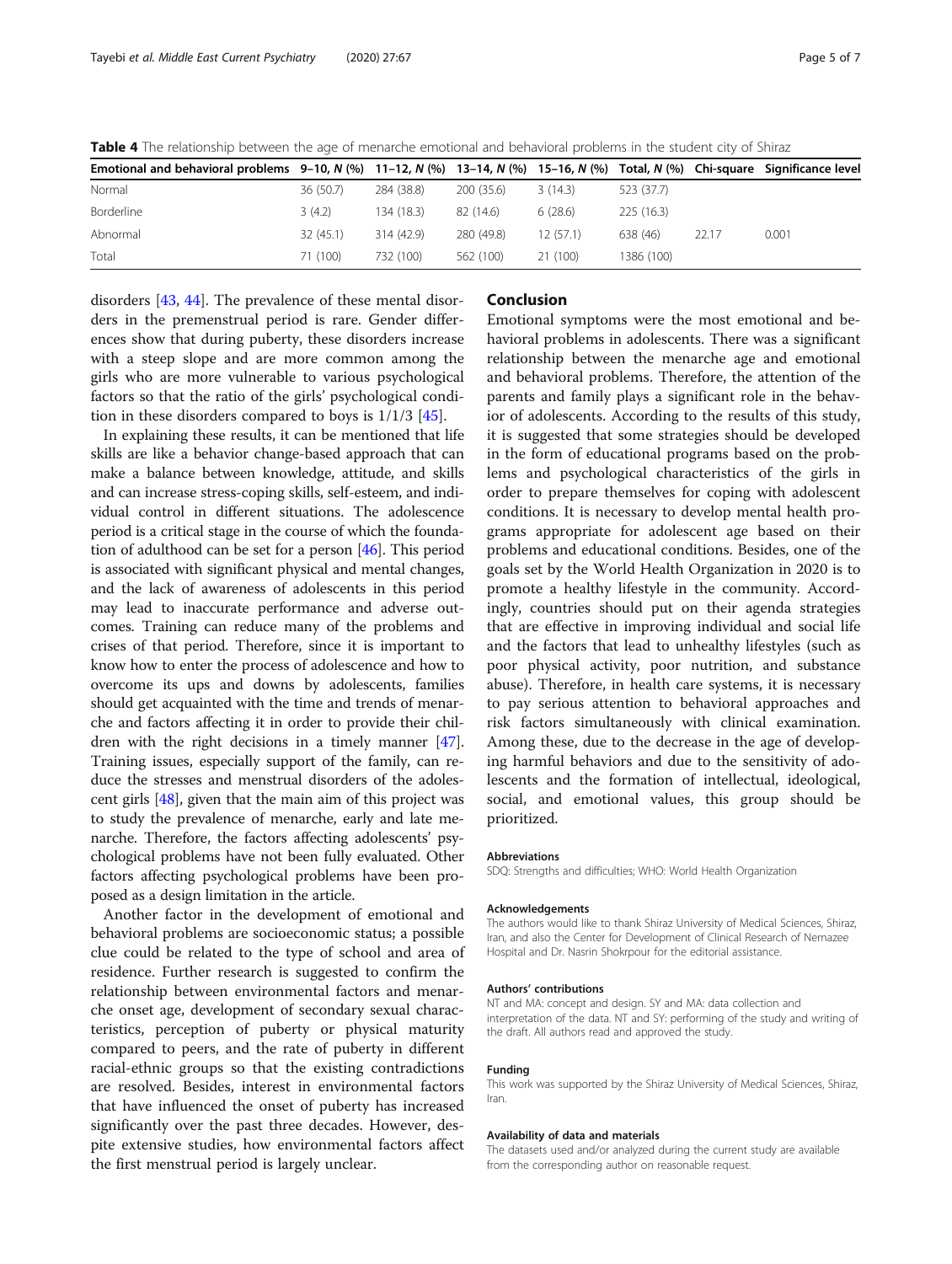### <span id="page-5-0"></span>Ethics approval and consent to participate

The local Ethics Committee of Shiraz University of Medical Sciences approved the study protocol (number 7173). Permissions were also received through the authorities in the schools. Written informed consent was collected from all the participants and the parent or legal guardian of participants under 16 years old.

#### Consent for publication

Not applicable

#### Competing interests

The authors declare no conflict of interest.

#### Author details

<sup>1</sup>Department of Midwifery, School of Nursing and Midwifery, Bam University of Medical Sciences, Bam, Iran. <sup>2</sup> Psychiatric Nursing Department, School of Nursing and Midwifery, Shiraz University of Medical Sciences, Shiraz, Iran. <sup>3</sup>Maternal-Fetal Medicine Research Center, Department of Midwifery, School of Nursing and Midwifery, Shiraz University of Medical Sciences, Shiraz, Iran.

### Received: 12 August 2020 Accepted: 9 November 2020 Published online: 01 December 2020

#### References

- 1. Klein JD, Wilson KM (2002) Delivering quality care: adolescents' discussion of health risks with their providers. J Adolesc Health. 30(3):190–195
- 2. Alikhani S (2014) A profile of unintentional injuries among Iranian adolescents: findings from the first Health Behavior in School-Aged Children Survey. Int J School Health. 1(2):1–5
- 3. Iran SCo. Iran Statistical Yearbook 2003: Population by age and sex, 1996 Census 2011 Available from [http://www.sci.org.ir/portal/faces/public/](http://www.sci.org.ir/portal/faces/public/census85) [census85.](http://www.sci.org.ir/portal/faces/public/census85)
- 4. Amir Khani M, Motlagh M, Sedaght M, Namazy R, Ardalan G, Haghdost A. Health status, risky health behaviors of students based on academic year 2006-7. Isfahan: Isfahan University of Medical Sciences. 2008;3(7):24.
- 5. Neumark-Sztainer D (2006) Eating among teens: do family mealtimes make a difference for adolescents' nutrition? New Dir Child Adolesc Dev. 111:91– 105
- 6. Freedman DS, Khan LK, Dietz WH, Srinivasan SR, Berenson GS (2001) Relationship of childhood obesity to coronary heart disease risk factors in adulthood: the Bogalusa Heart Study. Pediatrics. 108(3):712–718
- 7. Kimm SY, Glynn NW, Kriska AM, Barton BA, Kronsberg SS, Daniels SR et al (2002) Decline in physical activity in black girls and white girls during adolescence. N Engl J Med. 347(10):709–715
- 8. O'Loughlin JL, Tarasuk J (2003) Smoking, physical activity, and diet in North American youth: where are we at? Can J Public Health. 94(1):27–30
- 9. Holling H, Erhar T, Ravens S, Schlak R (2007) Behavioral problems in children and adolescence. J Psychol Gesundheitsschutz S0 (S-6)(S-6):784–793
- 10. Fuchs M, Bosch A, Hausmann A, Steiner H (2013) «The child is father of the man» - review of literature on epidemiology in child and adolescent psychiatry. Z Kinder Jugendpsychiatr Psychother. 41(1):45–55 quiz 6-7
- 11. Helstela L, Sourander A (2001) Self-reported competence and emotional and behavioral problems in a sample of Finnish adolescents. Nord J Psychiatry. 55(6):381–385
- 12. Liu X, Sun Z, Neiderhiser JM, Uchiyama M, Okawa M, Rogan W (2001) Behavioral and emotional problems in Chinese adolescents: parent and teacher reports. J Am Acad Child Adolesc Psychiatry. 40(7):828–836
- 13. Gharekhani P, Sadatiyan S (2002) The main protests and treatment of women, 3rd edn. Noredanesh Publications, Tehran
- 14. Helm Seresht P, Del Pishe A (1998) The community of health nursing. Publication of chehr, Tehran
- 15. Muris P, Meesters C, van den Berg F (2003) The Strengths and Difficulties Questionnaire (SDQ)--further evidence for its reliability and validity in a community sample of Dutch children and adolescents. Eur Child Adolesc Psychiatry. 12(1):1–8
- 16. Cury CR, Golfeto JH (2003) Strengths and Difficulties Questionnaire (SDQ): a study of school children in Ribeirão Preto. Braz J Psychiatry. 25(3):139–145
- 17. Tehranidoust M, Shahrivar Z, Pakbaz B, Rezaie A, Ahmadi F (2006) Validity of Persian version of Strength and Difficulties Questionnaire. J Adv Cogn Sci. 33(4):33–39
- 18. Thapar A, Pine D, Leckman JF, Scott S, Snowling MJ, Taylor EA. Rutter's child and adolescent psychiatry Wiley. 2017.
- 19. Costello EJ, Angold A, Keeler GP (1999) Adolescent outcomes of childhood disorders: the consequences of severity and impairment. J Am Acad Child Adolesc Psychiatry. 38(2):121–128
- 20. Fichter MM, Quadflieg N, Fischer UC, Kohlboeck G (2010) Twenty-five-year course and outcome in anxiety and depression in the Upper Bavarian Longitudinal Community Study. Acta Psychiatr Scand. 122(1):75–85
- 21. Ginsburg GS, La Greca AM, Silverman WK (1998) Social anxiety in children with anxiety disorders: relation with social and emotional functioning. J Abnorm Child Psychol. 26(3):175–185
- 22. Nasiri M, Faghih A, Yazdan Parast A, Motamed N (2007) Mental health disorders among school children in Bushehr city
- 23. Arabgol F, Mahmoodigharii J, Hakimshoshtare M (2007) The effect of life skills training program on the performance of students in fourth grade. J Adv Cogn Sci. 7(3):51–57
- 24. Latifnejad Rodsari R, Rastegari Moghaddam A, Sahebi A (2010) Evaluation of anxiety and depression in girls around puberty. Suppl Congress Epidemiol. 5:134
- 25. Sumargi A, Sofronoff K, Morawska A (2015) A randomized-controlled trial of the Triple P-Positive Parenting Program Seminar Series with Indonesian parents. Child Psychiatry Hum Dev. 46(5):749–761
- 26. Grant KE, Compas BE, Stuhlmacher AF, Thurm AE, McMahon SD, Halpert JA (2003) Stressors and child and adolescent psychopathology: moving from markers to mechanisms of risk. Psychol Bull. 129(3):447–466
- 27. Garnefski N, Kraaij V, van Etten M (2005) Specificity of relations between adolescents' cognitive emotion regulation strategies and internalizing and externalizing psychopathology. Journal of adolescence. 28(5):619–631
- 28. Kaheni S, Hasan AM (2000) Competitive of anxiety & stress in teenagers (12-19 years) in families of divorced and none divorced. Birjand Med J. 7:39–41
- 29. James AC, James G, Cowdrey FA, Soler A, Choke A (2013) Cognitive behavioural therapy for anxiety disorders in children and adolescents. Cochrane Database Syst Rev. 6:CD004690
- 30. Chavira DA, Stein MB, Bailey K, Stein MT (2004) Child anxiety in primary care: prevalent but untreated. Depress Anxiety. 20(4):155–164
- 31. Costello EJ, He JP, Sampson NA, Kessler RC, Merikangas KR (2014) Services for adolescents with psychiatric disorders: 12-month data from the National Comorbidity Survey-Adolescent. Psychiatr Serv. 65(3):359–366
- 32. Turner NE, Macdonald J, Somerset M (2008) Life skills, mathematical reasoning and critical thinking: a curriculum for the prevention of problem gambling. Journal of Gambling Studies. 24(3):367–380
- 33. Sanders MR, Woolley M (2005) The relationship between maternal self-efficacy and parenting practices: implications for parent training. Child 31(1):65–73
- 34. Van Vugt E, Deković M, Prinzie P, Stams G, Asscher J (2013) Evaluation of a group-based social skills training for children with problem behavior. Child Youth Serv Rev. 35(1):162–167
- 35. Chen K (2006) Social skills intervention for students with emotional/ behavioral disorders: a literature review from the American Perspective. Educ Res Rev. 1(4):143–149
- 36. Spence SH (2003) Social skills training with children and young people: theory, evidence and practice. Child Adolesc Ment Health. 8(2):84–96
- 37. Senik C (2005) Income distribution and well-being: what can we learn from subjective data? J Econ Surv. 19(1):43–63
- 38. Cook CR, Gresham FM, Kern L, Barreras RB, Thornton S, Crews SD (2008) Social skills training for secondary students with emotional and/or behavioral disorders: a review and analysis of the meta-analytic literature. J Emotional Behav Disord. 16(3):131–144
- 39. Gresham FM, Cook CR, Crews SD, Kern L (2004) Social skills training for children and youth with emotional and behavioral disorders: validity considerations and future directions. Behav Disord. 30(1):32–46
- 40. Gresham FM (2002) Teaching social skills to high-risk children and youth: preventive and remedial strategies
- 41. Gibbs RS, Danforth DN, Karlan BY, Haney AF (2018) Danforth's Obstetr Gynecol 10th ed. USA: Lippincott Williams and Wilkins
- 42. Lee CA, Kadir R, Kouides P (2009) Inherited bleeding disorders in women, 1st edn. Wiley- Blackwell, London, pp 40–90
- 43. Dehghan-nayeri N, Adib-Hajbaghery M (2011) Effects of progressive relaxation on anxiety and quality of life in female students: a nonrandomized controlled trial. Complement Ther Med. 19:194–200 [PubMed]
- 44. Sooky Z, Sharifi KH, Tagharrobi Z, Akbari H, Mesdaghinia A (2010) Depression prevalence and its correlation with the psychosocial need